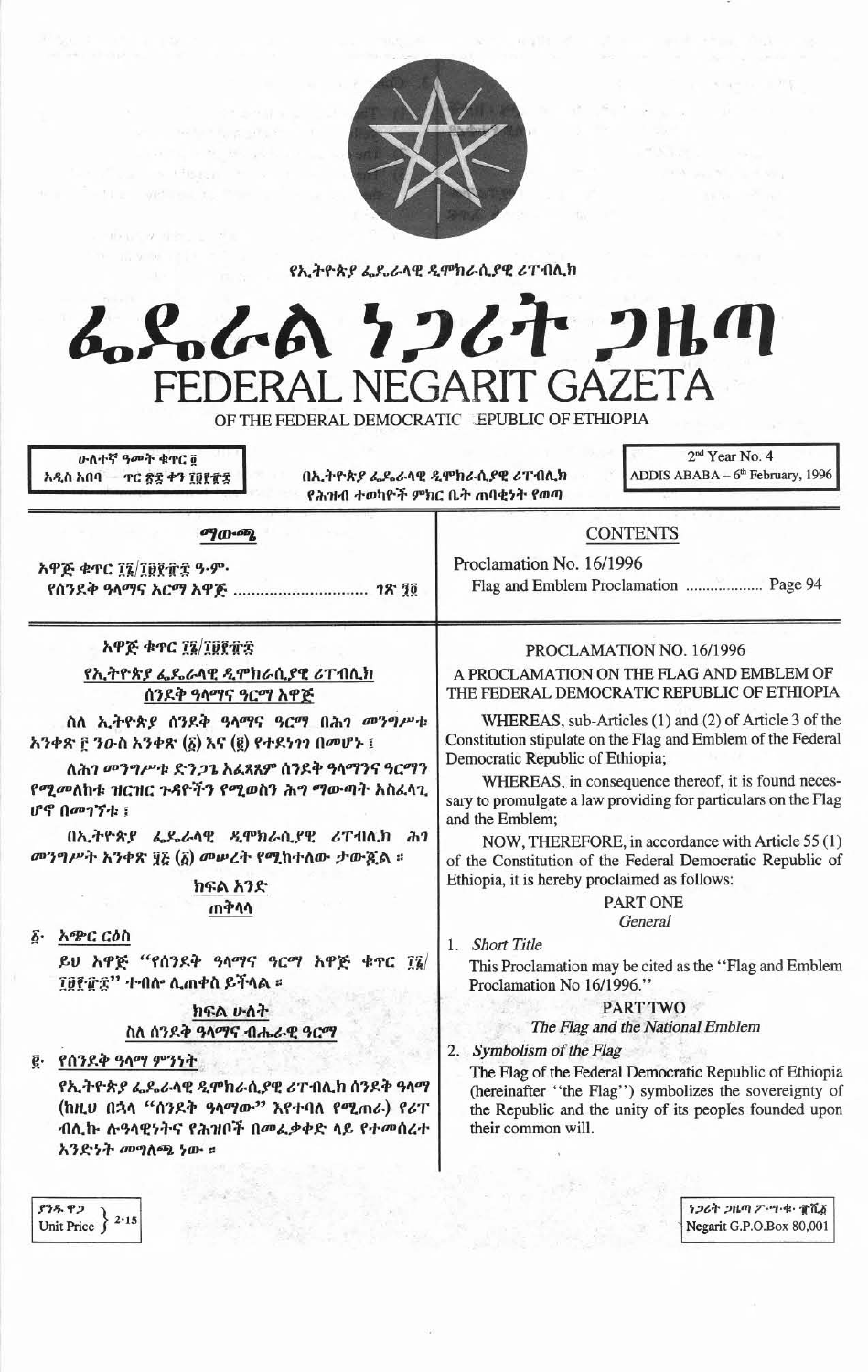#### ገጽ ፺፭ ነጋሪት ጋዜጣ ቁጥር ፬ ጥር ፳፰ ቀን ፲፱፻፹፰ ዓ.ም.

## ፫• የሰንደቅ ዓላማው ቀለማትና ቅርጽ

- ፩· ሰንደቅ ዓላማው ከላይ አረንጓዴ ፣ ከመሃል ቢጫ ፣ ከታች ቀይ ሆኖ በመሃሉ ክብ በሆነ ሰማያዊ መደብ ላይ የተቀረጸ ብሔራዊ አርማ ይኖረዋል ።
- ፪· ቀስማቱ ብሩሀና መሠረታዊ ይሆናሉ ፡፡
- ፫· ቀለማቱ አግድም የተዋቀሩና እኩል ስፋት የሚኖራቸው ይሆናሉ ፣ የሰንደቅ ዓላማው ወርድ የቁመቱ እዋፍ  $RIFGA$
- ö· የዓርማው ቅርጽ ክብ በሆነ ሰማያዊ መደብ ላይ፡-
	- ሀ) ከየአቅጣጫው መጥተው የሚገናኙ ቀጥታና እኩል የሆኑ ቢጫ መስመሮች ይኖረዋል ።
	- ለ) ቀዋታና እኩል ከሆኑት መስመሮች የተዋቀረ ኮከብ ይኖረዋል ።
	- ሐ) ቀጥታና እኩል በሆኑት መስመሮች መጋጠሚያ ላይ የሚፊነጠቅ ቢጫ ጨረር ይኖረዋል ።
- ፬· የሰንደቅ ዓላማው ቀለማት ትርጉም
	- የሰንደቅ ዓላማው ቀለማት የሚከተለው ትርጉም ይኖራቸዋል፣
	- δ· አረንጓዴው የሥራ ፣ የልምሳሜና የዕድንት ምልክት ነው፣
	- ፪• ቢጫው የተስፋ ፡ የፍትሕና የእኩልነት ምልክት ነው ፡
	- ፫· ቀዩ ለነጻነትና ለእኩልነት መስፈን የሚደረግ የመስዋዕት ነትና የጀማንነት ምልክት ነው ።
	- ፬· የዓርማው ትርጉም ፦ ክብ ሰማያዊ መደብ ፣ ሰላምን ያመለክታል ። sammare'll mobilized hem gotel

#### <u>ሯ የዓርማው ትርጉም</u>

- δ· ቀዋታና እኩል የሆኑት መስመሮች ፣
- የብሔሮች ፣ የብሔረሰቦችና የሕዝቦች እንዲሁም የሃይማ A 1000 **ኖቶችን እኩልንት** *ያመ***ለክታሉ ፡** በመልክታው ፡፡
- ፪· ቀዋታና እኩል ከሆኑት መስመሮች የተዋቀረው ኮከብ ፣
- የኢትዮጵያ ብሔሮች ፣ ብሔረሰቦችና ሕዝቦች በመሬ ቃቀድ የመሰረቱትን አንድነት ያመስክታል ፡፡ F. A.R. A.C.I per composito di XARITAT
- በመሬቃቀድ እንድነት ስመሠረቱት ብሔር ፣ ብሔረሰቦች የፊነጠቀውን ብሩሀ ተስፋ ይጠቁማል ፡፡ በመሆኑ የ
- WARRANT THREE REPORTS OF STATISTICS. ፮· የሰንደቅ ዓላማው ስዕላዊ መልክ በመጨመር በመሆኑ የ

## የሰንደቅ ዓላማው ስዕላዊ መልክ እንደሚከተለው ነው ፡–

#### 3. Colours and Shape of the Flag

- 1) The Flag shall have the colours: green at the top, yellow at the middle and red at the bottom.
- 2) The colours shall be bright and basic.
- 3) The colours shall be structured horizontally and be of the same size. The length of the Flag shall be twice its width.
- 4) The Emblem shall be a blue circle with depictions:
	- (a) straight and equal lines of yellow that come from all directions and join each other;
	- (b) a star formed by the straight and equal lines;
	- (c) yellow rays radiating from the joints of the straight and equal lines. **BERRY**

## 4. Meaning of the Colours of the Flag

The colours of the Flag shall represent the following meanings:

- 1) the green for labour, fertility and development;
- 2) the yellow for hope, justice and equality; and
- 3) the red for sacrifice and heroism towards the prevalence of freedom and equality.
- 4) the circular blue background of the Emblem signifies peace. 图字 中国 计自动字母 化二甲基

SPAYS PEAK THAN ASTAY

## 5. Meaning of the Emblem

- 1) the Straight and Equal Lines: signify the equality of Nations, Nationalities and Peoples as well as of Religions.
- 2) the Star formed by the Straight and Equal Lines: signifies the unity founded by the Nations, Nationalities and Peoples of Ethiopia of their common au しんじんしょ (集) うす (早) ふぶん ひのと さ なる will.
- (1 3) the Yellow Rays: ARA A ACCOUNT TO THE
- signify the bright prospect in sight for the Nations, Nationalities and Peoples united of their common WE DESCRIPTION TO PASSE INTO
- ATOme sunstance rever-6. Pictorial Representation of the Flag

The pictorial representation of the Flag is as follows:

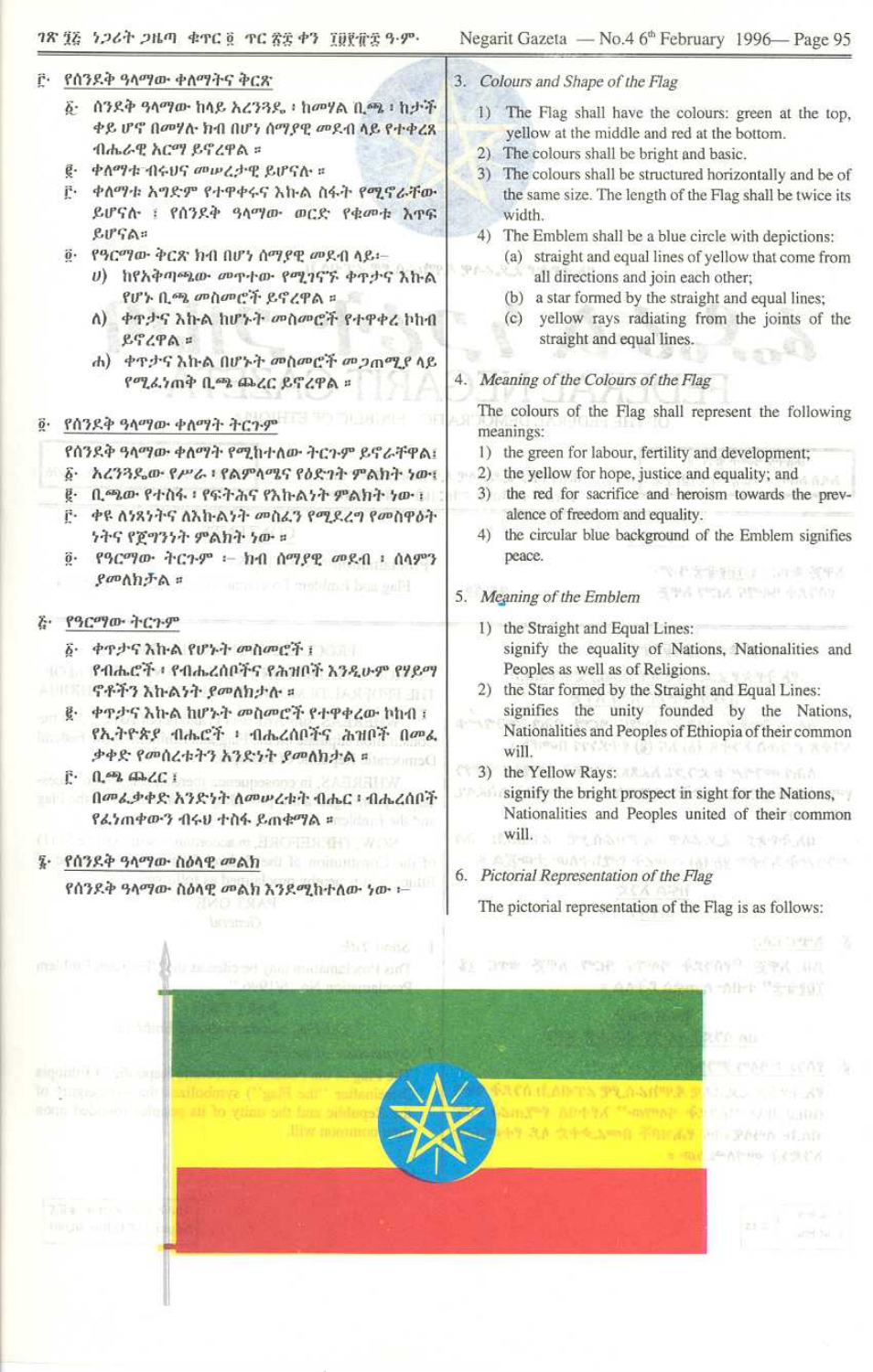፯· ደሰንደቅ ዓላማ አወጣ<u>ጥ</u> والأفقال والأردية الأربول

የሰንደቅ ዓላማውን መውለብለብ የ**ሚ**ያግድ ከአቅም በላይ የሆን ምክንያት ካላጋጠመ በስተቀር ፤

- δ· በሕዝብ ተወካዮች ምክር ቤት ፡ በሚኒስትሮች ምክር ቤት፡ ከላይ እስከ ታች ባሉ የክልል የሥልጣን አካላት ጽሕፈት ቤቶች ፥ በሚኒስቴር መሥሪያ ቤቶች ፥ በሌሎች አስፈጻሚ አካላት ጽ/ቤቶች ፡ በፍርድ ቤቶች ፡ በትምሀርት ቤቶች ፡ በመከላከያ ድርጅቶች ፣ በፖሊስና ፥ በጠረፍ ዋበቃ ተቋሞች በሪፐብሊኩ ኤምባሲዎችና በአምባሳደሮች መኖሪያ ቤት ሕንጸዎች ሰንደቅ ዓላማ በየቀኑ ይወጣል፤
- ፪· ያሪፐብሊኩ የንግድ መርከቦች እና ጀልባዎች በየቀኑ ሰንደቅ ዓላማ ያወጣሱ ፤
- $(0)$   $(1)$   $(1)$   $(2)$   $(2)$   $(3)$   $(4)$   $(5)$   $(5)$   $(6)$   $(7)$   $(7)$   $(8)$ ŕ٠ *ግሥት መሥሪያ* ቤቶች በብሔራዊ በዓል ቀን ሰንደቅ ዓላማ ያወጣሉ ፤
- ሰንደቅ ዓላማ የሚወጣው በሚከተሉት ሥፍራዎች  $\ddot{\mathbf{g}}$ . ይሆናል ፤
	- $\bm{v}$ ) በፌዴሬሽን ምክር ቤት በቅዮር ግቢው አደባባይ ለ ይ፤
	- ለ) የሪፐብሊኩ ርዕሰ ብሔርና ርዕሰ መስተዳድር በጽሕ <u>ፈት ቤቱና በመኖሪያ ቤቱ ሕንጻዎች ላይ ፤</u>
	- ሐ) የሪፐብሊኩ ርዕሰ ብሔርና ርዕሰ መስተዳድርና አም ባሳደሩ የሚጓዝበት ተሽከርካሪ ፡ አውሮፕላንና ተንሳፋፊ ላይ ፤

#### ፰· የሰንደቅ ዓላማው መጠን

በዚህ አዋጅ አንቀጽ ፫ (፫) የተደነገገው እንደተጠበቀ ሆኖ ፥ ሰንደቅ ዓላማው የሚከተለው መጠን ይኖረዋል ፤

- በከፍተኛ አደባባይ የሰንደቅ ዓ**ላማው መ**ጠን <u>ጀጀ</u>፤ በ፬፻፳  $\bm{\delta}$ . ሲ-ሜ ፡ የሰንደቁ ቁመት ከ፲፩ እስከ ፲፰ ሜትር ፡
- ፪· በመካከለኛ አደባባይ የሰንደቅ ዓላማው መጠን ፩፻፶ በ፫፻ ሴ-ሜ ፥ የሰንደቁ ቁመት ከ፲ እስከ ፲፩ ሜትር ፤
- በመሥሪያ ቤቶች ፥ በከፍተኛ የትምሀርት ተቋሞችና Ĉ٠ ድርጅቶች አደባባይ የሥንደቅ ዓላማው መጠን δየ፴ሯ በ፪፻፸ ሴ-ሜ ፣ የሰንዶቁ ቁመት ከ፲ እስከ ፲፪ ሜትር ፤
- ፬· በትልልቅ የመንግሥት ሀንጻዎች ላይ የሰንደቅ ዓላማው መጠን δየ፴፩ በ፪፻፸ ሴ-ሜ- የሰንደቁ ቁመት ፩ ሜትር ፤
- <u>ሯ በትልልቅ ሕንጻዎች ምድር ቤት ውስዮ የሚገኙ ድርጅ</u> ቶችና የንግድ ቤቶች የሥንደቅ ዓላማው መጠን ፩፻፩ በ፪፻፲ ሴ-ሜ- ፡ የሰንደቁ ቁመት ፫ ሜትር ፤
- በከፍተኛ መርከቦች ላይና በሰልፍ ጊዜ በክብር ዘብ  $\mathbf{\hat{z}}$ . የሚያዘው የሥንደቅ ዓላማው መጠን ፩፻፭ በ፪፻፲ ሴ-ሜ-የሥንደቁ ቁሙት ፪፻፴ ሴ·ሜ ፤
- ለውጭ ሀገር እንግዳ አቀባበልና ለበዓላት በየመንገዱ  $\vec{\mathbf{z}}$ . ለሚውለበለብ የሥንደቅ ዓላማው መጠን ፶ በ፩፻፹ ሴ·ሜ·፡ የሰንደቁ ቁመት ፪ ሜትር ፤
- ቿ. በመካከለኛ መርከቦች ላይ የሠንደቅ ዓላማው መጠን ያ በ፩፻፹ ሴ·ሜ· ፥ የሰንደቁ ቁመት ፪ ሜትር ፤
- በርእሰ ብሔር በርእሰ መስተዳድሩና በእምባሳደሮች į٠ ጽሕራት ቤት ጠረጱዛ ላይ የሰንደቅ ዓላማው መጠን ጽ፩ በ፵፪ ሲ·ሜ· ፥ የሰንደቁ ቁሙት ፴ ሲ·ሜ· ፤
- ፲· ርእሰ ብሔር ፥ ርእሰ መስተዳድሩና አምባሳደሮች በሚጓ ዙበት መኪና ላይ የሚውለበለበው ሰንደቅ ዓላማ የቁመቱና የወርዱ ቅንብር (ሬሾ) ፫ ለ ፬ ሆኖ ፴ በ<u>ዓ</u> ሴ·**ሜ·**  $20 - x$

7. Display of the Flag

Except in cases of force majeure obstructive to having it flown:

- 1) The Flag shall fly daily at the offices of the house of Peoples' Representatives, of the Council of Ministers, of regional organs of power at every level, of ministries, of other executive organs, of courts, of schools, of military establishments, of police and
- border-guard establishments and at the embassies and residential buildings of Ambassadors of the Republic; 2) Merchant ships and boats of the Republic shall fly the
- Flag daily;
- 3) Government offices not specified in sub-Article (1) of this Article, shall fly the Flag on public holidays;
- 4) The Flag shall fly at the following places:
	- (a) at the square within the premises of the House of the Federation;
	- (b) at the respective offices and residential buildings of the Head of State and of the Head of Government of the Republic;
	- (c) on the vehicle, plane or vessel in which the Head of State, the Head of Government or the Ambassador of the Republic is travelling.
- 8. Size of the Flag.  $\mathcal{L}_2$

Without prejudice to article  $3(3)$  of this Proclamation, the Flag shall have the following sizes:

- 1) at major squares, the size of the Flag shall be 210 by 420 cms. and the flagstaff shall be from 15 to 18 metres high;
- 2) at medium squares, the size of the Flag shall be 150 by 300 cms. and the flagstaff shall be from 10 to 15 metres high;
- 3) at the squares of offices, higher education institutions and organizations, the size of the Flag shall be 135 by 270 cms, and the flagstaff shall be from 10 to 12 metres high;
- 4) on major government buildings, the size of the Flag shall be 135 by 270 cms. and the flagstaff shall be 5 metres high;
- 5) at organizations and business enterprises in the ground floors of major buildings, the size of the Falg shall be 105 by 210 cms. and the flagstaff shall be 3 metres high:
- 6) on major ships and when displayed by a guard of honour in procession, the size of the flag shall be 105 by 210 cms. and the flagstaff shall be 230 cms. high;
- 7) in honour of foreign guests and on public holidays, the size of the Flag flown in the streets shall be 90 by 180 cms. and the flagstaff shall be 2 metres high;
- 8) on medium size ships, the size of the Flag shall be 90 by 180 cms. and the flagstaff shall be 2 metres high;
- 9) on the desks of the offices of the Head of State, the Head of Government and ambassadors, the size of the Flag shall be 21 by 42 cms. and the flagstaff shall be 50 cms. high;
- 10) on vehicles in which the Head of State, the Head of Government and ambassadors travel, the width and length shall be in the ratio of 3:4 and shall be 30 by 40 cms.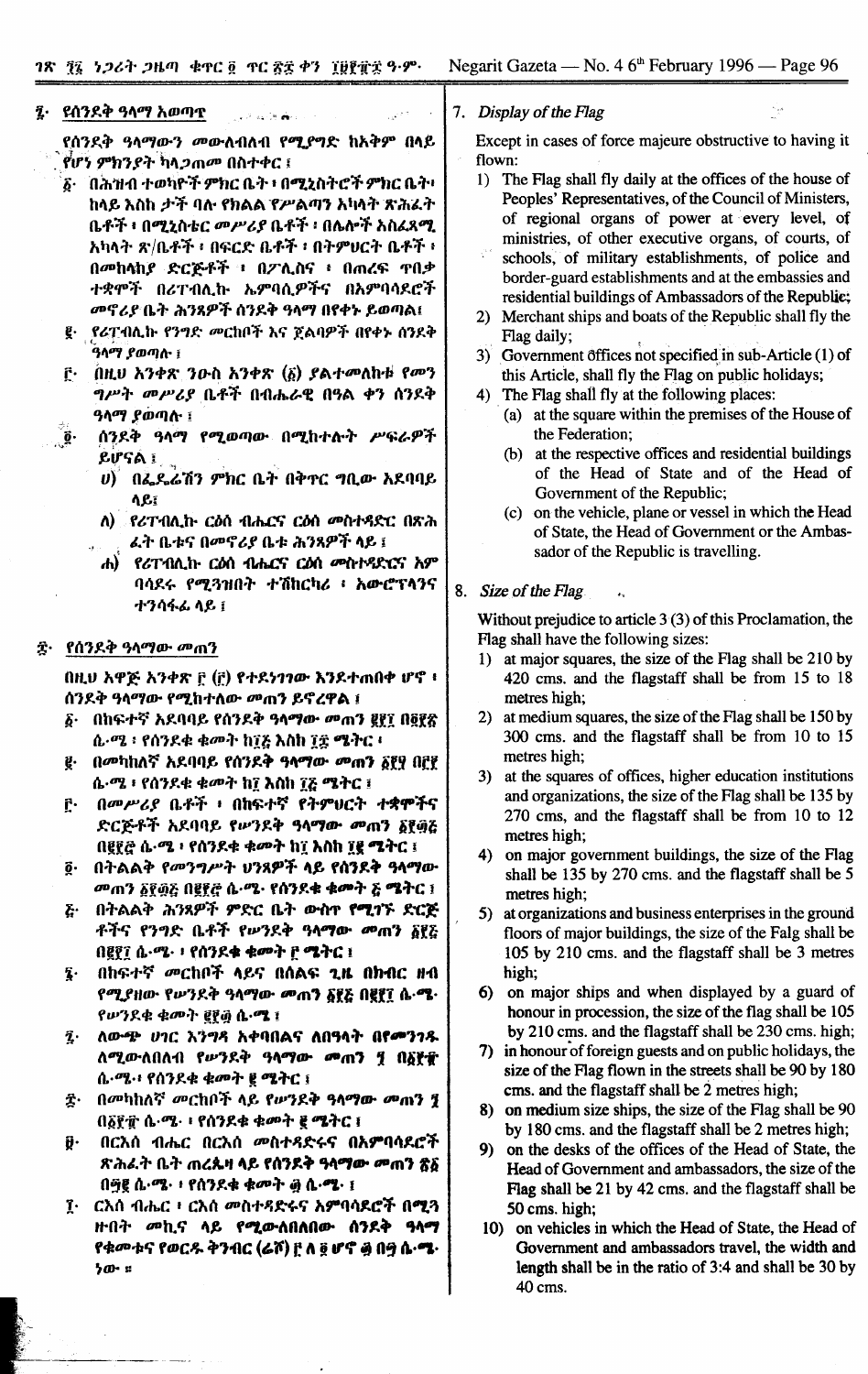| የሰንደቅ መትከያ ሥፍራ<br>$\vec{v}$                                                                                                                                                                                                                                                                                                                                                                                                                                                                      | 9. Place for Setting up the Flagstaff                                                                                                                                                                                                                                                                                                                                                                                                                                                                                                                                                                                                                                                                                     |  |  |
|--------------------------------------------------------------------------------------------------------------------------------------------------------------------------------------------------------------------------------------------------------------------------------------------------------------------------------------------------------------------------------------------------------------------------------------------------------------------------------------------------|---------------------------------------------------------------------------------------------------------------------------------------------------------------------------------------------------------------------------------------------------------------------------------------------------------------------------------------------------------------------------------------------------------------------------------------------------------------------------------------------------------------------------------------------------------------------------------------------------------------------------------------------------------------------------------------------------------------------------|--|--|
| በአደባባይ የሚውለበለብ ሰንደቅ ዓላማ የሚተከለው በተቻለ<br>መጠን ከመሥሪያ ቤቱ ሀንጻ ፊት ለፊትና መሃል ለመሃል<br>ይሆናል ።                                                                                                                                                                                                                                                                                                                                                                                                               | The Flagstaff of the Flag flown at a square shall, as far as<br>possible, be set up at the centre in front of the office<br>building.                                                                                                                                                                                                                                                                                                                                                                                                                                                                                                                                                                                     |  |  |
| ፲· የሰንደቅ ልሣን                                                                                                                                                                                                                                                                                                                                                                                                                                                                                     |                                                                                                                                                                                                                                                                                                                                                                                                                                                                                                                                                                                                                                                                                                                           |  |  |
| የማናቸውም ሰንደቅ ልሣን (ሜፍ) የጦር አምሳል ይኖረዋል።                                                                                                                                                                                                                                                                                                                                                                                                                                                             | 10. Tip of the Flagstaff                                                                                                                                                                                                                                                                                                                                                                                                                                                                                                                                                                                                                                                                                                  |  |  |
|                                                                                                                                                                                                                                                                                                                                                                                                                                                                                                  | The tip of any flagstaff shall be spear-shaped.                                                                                                                                                                                                                                                                                                                                                                                                                                                                                                                                                                                                                                                                           |  |  |
| ሰንደቅ ዓላማው የሚወጣበትና የሚወርድበት ጊዜ<br>Ĩğ.                                                                                                                                                                                                                                                                                                                                                                                                                                                              | 11. Time of Hoisting and Lowering the Flag                                                                                                                                                                                                                                                                                                                                                                                                                                                                                                                                                                                                                                                                                |  |  |
| በዚሀ አንቀጽ ንውስ አንቀጽ (፪) እና (፫) የተመለከቱት<br>δ.<br>እንደተጠበቁ ሆነው በዚሀ አዋጅ አንቀጽ ፯(፩) በተጠ<br>ቀሱት መሥሪያ ቤቶች እንዲሁም በመርከቦችና<br>ጀልባዎች ላይ ሰንደቅ ዓላማው ከጠዋቱ በ፲፪ ሰዓት<br>ወዋቶ ከምሽቱ ፲፪ ሰዓት ይወርዳል ፡፡ ሆኖም የአስቸኳይ<br>ጊዜ ሁኔታ በታወጀባቸው አካባቢዎች የሚገኙ የመከ<br>ላከያ ሥራዊት አሀዶች ሁኔታው እስካልተለወጠ ድረስ<br>መደበኛውን ሰዓት ጠብቀው ሰንደቅ ዓላማውን<br>ማውጣትና ማውረድ አይገደዱም ፡፡<br>g· በትምህርት ቤቶች ሰንደቅ ዓላማው የሚወጣው ጠዋት<br>ተማሪዎች ተሰልፌው ትምሀርት ከመጀመሩ በፊት<br>ይሆናል ፤ የሚወርደውም የቀኑ ትምህርት ሲያበቃ<br>$RIFA$ =<br>በበዓላት ወቅት ሰንደቅ ዓላማው በዋዜማው ወጥቶ<br>ŕ٠<br>በበዓሉ ማግስት ይወርዳል ፡፡ | 1) Without prejudice to sub-Articles (2) and (3) of this<br>Article, the Flag shall be hoisted at 6 a.m. and<br>lowered at 6 p.m. at offices specified in Article 7(1)<br>of this Proclamation and on ships and boats.<br>However, military units in regions where a state of<br>emergency has been declared need not comply with<br>the regular hoisting and lowering time until the<br>situation changes.<br>2) In schools, the Flag shall be hoisted in the morning<br>before classes begin and lowered after the day's<br>classes end; hoisting and lowering shall take place<br>at a procession ceremony of students.<br>The Flag shall be hoisted on the eve and lowered on<br>3)<br>the morrow of public holidays. |  |  |
| ፲፪· የኢትዮጵያ ፌዴራላዊ ዲሞክራሲያዊ ሪፐብሊክ ሰንደቅ ዓላማ<br>ከዚህ በላይ በተደነገጉት አንቀጾች መሠረት አረንጓዴ ቢጫ<br>ቀይና ክብ ሰማያዊ ቀለማት ኖሮት በመሀከሉ በዚሀ አዋጅ<br>የተዘረዘረው ዓርማ ያለው ብቻ ነው ።                                                                                                                                                                                                                                                                                                                                                  | 12. The Flag of the Federal Democratic Republic of Ethiopia<br>shall only be of the tricolours of Green, Yellow and Red,<br>as provided hereinabove, together with the Emblem at<br>the centre, as specified in this Proclamation.                                                                                                                                                                                                                                                                                                                                                                                                                                                                                        |  |  |
| IL.<br>ማንኛውም ኢትዮጵያዊ ዜጋ ይሆንን የኢትዮጵያ ፌዴራላዊ<br>ዲሞክራሲያዊ ሪፐብሊክ ሰንደቅ ዓላማ የሚገባውን ክብር<br>የመስጠትና የማክበር ኃላፊነትና <b>ግ</b> ዴታ አለበት ፡፡                                                                                                                                                                                                                                                                                                                                                                         | 13. Any Ethiopian national shall have the responsibility and<br>duty to pay due honour to the Flag of the Federal<br>Democratic Republic of Ethiopia.                                                                                                                                                                                                                                                                                                                                                                                                                                                                                                                                                                     |  |  |
|                                                                                                                                                                                                                                                                                                                                                                                                                                                                                                  | <b>PART THREE</b>                                                                                                                                                                                                                                                                                                                                                                                                                                                                                                                                                                                                                                                                                                         |  |  |
| ክፍል ሦስት<br>ልዩ ልዩ ድንጋጌዎች                                                                                                                                                                                                                                                                                                                                                                                                                                                                          | <b>Miscellaneous</b>                                                                                                                                                                                                                                                                                                                                                                                                                                                                                                                                                                                                                                                                                                      |  |  |
|                                                                                                                                                                                                                                                                                                                                                                                                                                                                                                  |                                                                                                                                                                                                                                                                                                                                                                                                                                                                                                                                                                                                                                                                                                                           |  |  |
| ደንብ የማውጣት ሥልጣን<br>Tö.                                                                                                                                                                                                                                                                                                                                                                                                                                                                            | 14. Power to Issue Regulations                                                                                                                                                                                                                                                                                                                                                                                                                                                                                                                                                                                                                                                                                            |  |  |
| የሚኒስትሮች ምክር ቤት ይሀን አዋጅ ተግባራዊ ለማድረግ<br>አስፈላጊ የሆነ ደንብ ለማውጣት ይችላል ፡፡                                                                                                                                                                                                                                                                                                                                                                                                                                | The Council of Ministers may issue regulations neces-<br>sary for the implementation of this Proclamation.                                                                                                                                                                                                                                                                                                                                                                                                                                                                                                                                                                                                                |  |  |
|                                                                                                                                                                                                                                                                                                                                                                                                                                                                                                  | <b>Power to Issue Directives</b><br>15.                                                                                                                                                                                                                                                                                                                                                                                                                                                                                                                                                                                                                                                                                   |  |  |
| ፲፭· መመሪያ ስለማውጣት<br>በዚህ አዋጅ አንቀጽ ፲፬ መሠረት የሚወጣውን ደንብ<br>ተከትለው የሚከተሉት መሥሪያ ቤቶች የአፈጻጸም መመሪ<br>ያዎች ለማውጣት ይችላሉ ፤<br><i>የመ</i> ከላከ <i>ያ ሡራ</i> ዊት <i>አህዶችን</i> በሚመለከት የሀገር<br>$\delta$ .<br>መከላከያ ሚኒስቴር ፥<br>፪· የንግድ መርከቦችንና ጀልባዎችን በሚመለከት የትራንስ<br>ፖርትና መገናኛ ሚኒስቴር ፡<br>፫·   የኢትዮጵያ ፌዴራላዊ ዲሞክራሲያዊ ሪፐብሊክ ኤምባሲ<br>ዎችንና ቆንስላዎችን በሚመለከት የውጭ ጉዳይ<br>ሚኒስቴር ።                                                                                                                                                 | The following may issue directives of implementation<br>pursuant to regulations made in accordance with<br>Article 14 of this Proclamation:<br>1) the Ministry of National Defence with respect to<br>military units;<br>the Ministry of transport and Communications with<br>respect to merchant ships and boats;<br>3) the Ministry of foreign Affairs with respect to the<br>embassies and consulates of the Federal De-<br>mocratic Republic of Ethiopia.<br>The second state (1999) - 1999 - 1999 - 1999 - 1999 - 1999                                                                                                                                                                                               |  |  |
|                                                                                                                                                                                                                                                                                                                                                                                                                                                                                                  |                                                                                                                                                                                                                                                                                                                                                                                                                                                                                                                                                                                                                                                                                                                           |  |  |

Т